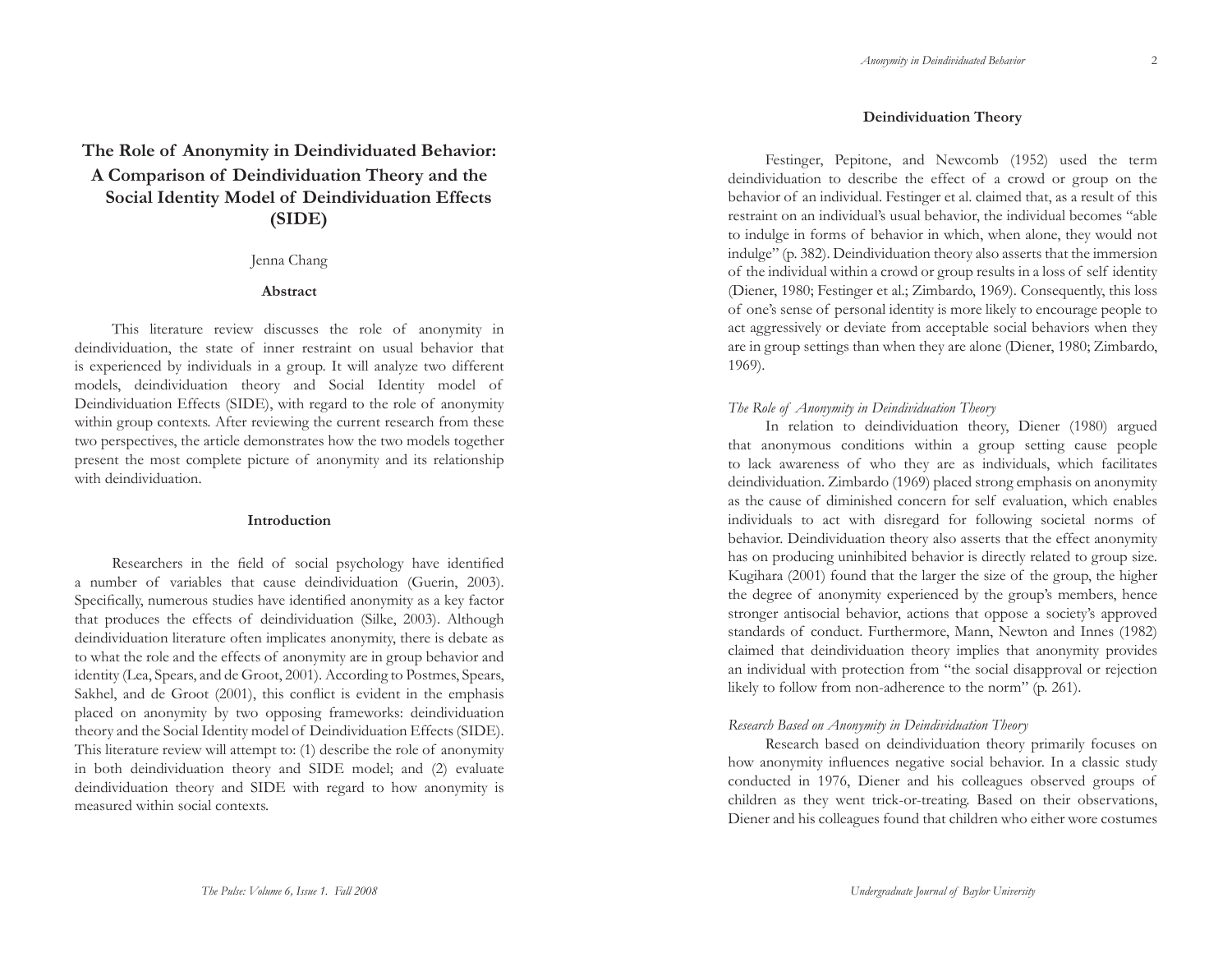3

concealing their identities or went trick-or-treating in a group stole extra candy when they were alone with the candy bowl. In another early study conducted on deindividuation, female participants who wore hoods covering their faces, which created a sense of anonymity, were more likely to press a button that they believed would administer electric shocks to their "victims" who were in another room (Zimbardo, 1969).

In similar fashion, recent studies have also focused on anonymity and its effect on other uninhibited behaviors outside of the laboratory, such as violence, aggression, or engaging in sexual self-disclosure over the Internet. For instance, Silke (2003) found that 206 out of 500 violent attacks that occurred in Northern Ireland between July 1994 and December 1996 were committed by individuals who wore disguises. In their research, Douglas and McGarty (2001) used computer mediated communication (CMC) to study how people communicated with each other via the Internet when their identities were anonymous. Douglas and McGarty found that people whose identities were unknown showed a greater tendency to exchange "flaming behavior," which includes sending hostile and threatening messages to others online in chat rooms or through instant messaging. A more recent study that also involves the effects of anonymity on deindividuated behavior online examined the tendency for adolescents to disclose sexual information to others over the Internet (Chiou, 2006). Based on the survey responses provided by 1,347 participants ranging from 16-23 years old, the study found that participants, especially males, were much more likely to engage in sharing and responding to sexual topics over the Internet when they knew their identities were concealed. Furthermore, this study found that the greater the anonymity people perceived, the greater the intent for sexual disclosure, which supports the deindividuation theory idea that anonymity leads to less inhibited, and often socially unacceptable, behaviors (Chiou, 2006).

#### **SIDE Approach**

The Social Identity model of Deindividuation Effects (SIDE) is described as an approach that seeks to explain crowd behavior by an individual's "conformity to salient local [group] norms" (Kugihara, 2001; Reicher, Spears, & Postmes, 1995). Unlike deindividuation theory, SIDE asserts that crowd behavior is more regulated according to the good of

the whole (Reicher et al., 1995). SIDE focuses more on the positive, rather than negative, nature of deindividuation. SIDE also proposes two possible types of deindividuation effects related to group behavior: (1) cognitive or self-categorical effects, which relate deindividuated effects to situations where others are anonymous or identifiable to the self, and (2) strategic effects, which relate to situations where the self is identi fi able to others (Douglas and McGarty, 2001; Reicher et al., 1995). Based on this approach, if the individual regards the group as important and the individual can identify with that group, he or she is more likely to behave according to the particular norms set by the specific group (Kugihara, 2001). In this way, the salience of the group encourages an individual to identify with the group and to conform his or her behavior to group norms.

#### *The Role of Anonymity in SIDE*

Lea et al. (2001) argued that in the SIDE approach, visual anonymity increases an individual's attraction to the group, and therefore, the likelihood that an individual will self-stereotype to align more closely with the group. According to this model, anonymity within a group decreases awareness of other, distinct individuals and shifts this awareness to the group identity, a process they call social-identity based depersonalization. Furthermore, visual anonymity facilitates the effect of group salience on depersonalized perception and behavior.

#### *Research Based on Anonymity in SIDE*

Unlike research based on deindividuation theory, studies founded on the SIDE approach focus more on how anonymity may increase social infl uence (Postmes et al., 2001). Instead of explaining the relationship between anonymity and deindividuation by exploring aggressive or antisocial behavior, SIDE research seeks to determine that relationship by focusing on the identification of the individual both within and outside of the group. For instance, Lea et al. (2001) tested the SIDE approach to determine whether anonymity within groups would enhance social identity among members. For this study, researches assigned 56 female participants into either visually anonymous or video-identifiable groups and had them communicate with their group members via the computer. In support of the SIDE approach, the study found that participants who were in the visually anonymous groups (who did not see a picture or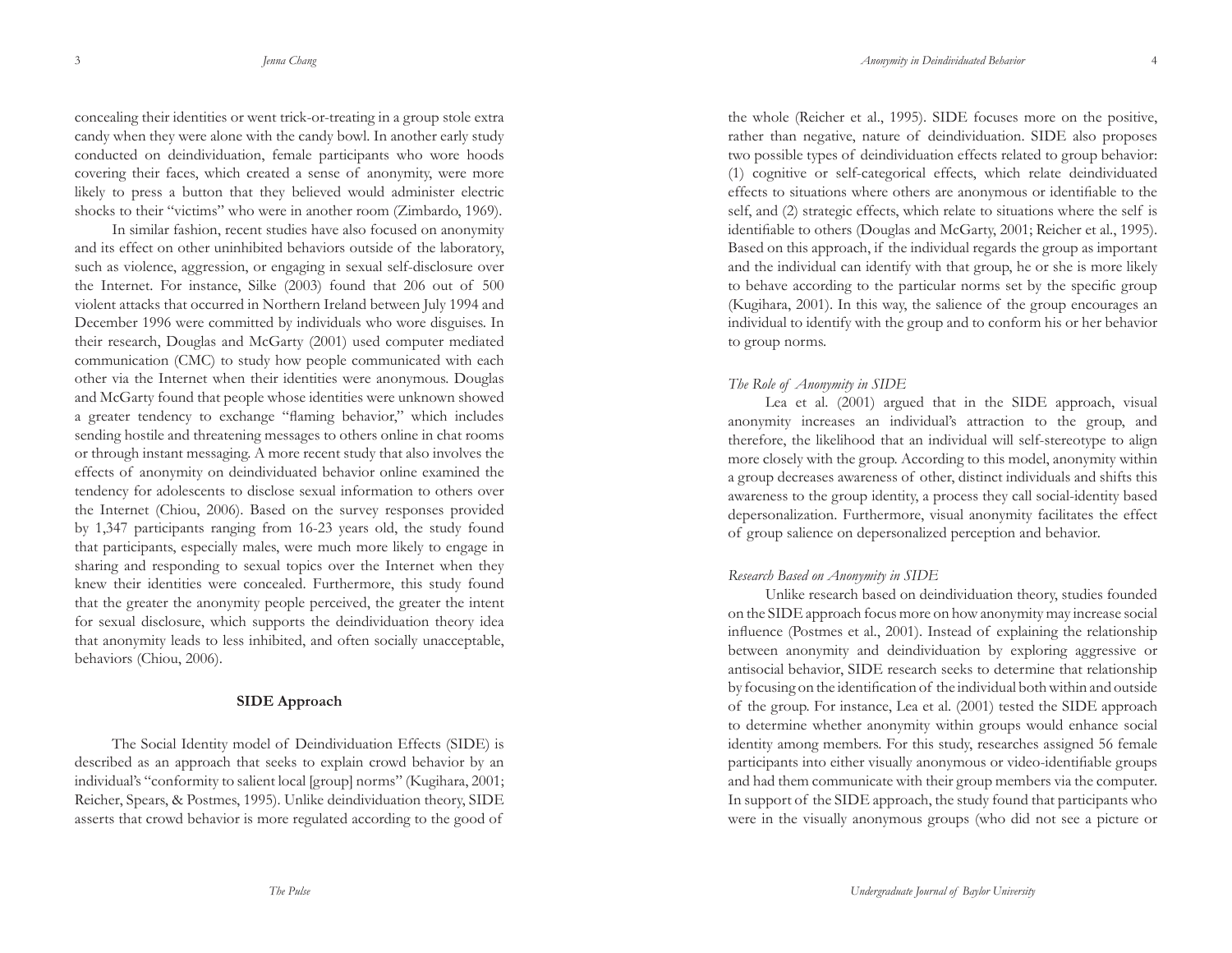video of their group members) categorized themselves in terms of their group when answering post-experiment questionnaires and that this group-based categorization was directly related to participants' increase in feelings of group attraction. In another study that used computermediated communication, Postmes et al. (2001) examined the SIDE approach by testing the hypothesis that anonymity can increase social influence if group identity is highly salient. Postmes and his colleagues conducted two studies in which they randomly assigned male and female participants to identifiable groups (where participants saw digital pictures of their group-mates on their computer screens) or anonymous groups in order to complete computerized group tasks by communicating with one another over the computer. As predicted by their hypothesis, the results from the first study revealed that anonymous groups, but not any of the identifiable groups that researchers primed with a particular social behavior, displayed behavior consistent with the primed norm while performing group tasks.

#### **Evaluation of Deindividuation Theory and SIDE**

Both deindividuation theory and SIDE implicate anonymity as an important factor in explaining deindividuated behavior. However, the social focus of the two approaches in how to measure anonymity presents two opposing views on the effects of the individual's sense of identity and behavior in groups. Deindividuation theory emphasizes that the transgression of general societal norms results from the anonymity of the person within a group or a crowd (Diener, 1980). Postmes et al. (2001) articulates this point by stating that "deindividuation theories would therefore seem to predict that anonymity either fosters unresponsiveness to social identities and their associated norms, or behavior that is generally anti-normative or both" (p. 1254). Based on the research focus of deindividuation theory, researchers have addressed only the negative effects of anonymity on social behavior when explaining the processes of group behavior.

Conversely, researchers developed the SIDE approach as an attempt to provide an alternative to deindividuation theory (Postmes et al., 2001). Rather than focusing on the negative effects of associating with a group, the SIDE model focuses on positive experiences of depersonalization, which has the ability to affect social influence. SIDE

contends that group behavior depends on not only anonymity within the group, but also the salience of the group as a whole (Douglas and McGarty, 2001). Although SIDE claims to challenge "the orthodoxy that anonymity [solely] has negative behavioral consequences" (Douglas and McGarty, 2001, p. 400), the approach still lacks research in exploring deviant social behavior (Kugihara, 2001; Silke, 2003). Overall, research findings in both deindividuation theory and SIDE provide insight into describing both the negative and the positive aspects of anonymity's effect on social behavior. Taken together, these two viewpoints present a more complete view of the relationship between anonymity and deindividuation. Both approaches can still learn from each other in order to develop more research to further the understanding of these phenomena.

#### **Conclusion**

Deindividuation research implicates anonymity as one of the main factors that influences deindividuation. This literature review addresses two major approaches within the topic of deindividuated behavior deindividuation theory and SIDE—and the role anonymity plays in each approach. According to deindividuation theory, anonymity contributes to an individual's loss of self-awareness and loss of concern for selfevaluation within a group setting, enabling the individual to participate in anti-normative or aggressive behavior (Newcomb et al. 1952; Diener, 1980; Zimbardo, 1969). The second approach, SIDE, contends that anonymity within a salient group will encourage individuals to identify and act with the group (Douglas and McGarth, 2001). Research studies conducted on both approaches to deindividuation provide insight into the effects of group identity and the reduction of self-awareness. However, more research on both the positive and negative social effects of anonymity in group behavior is essential for expanding understanding of these phenomena in both deindividuation theory and SIDE in order to better understand the relationship between anonymity and deindividuation.